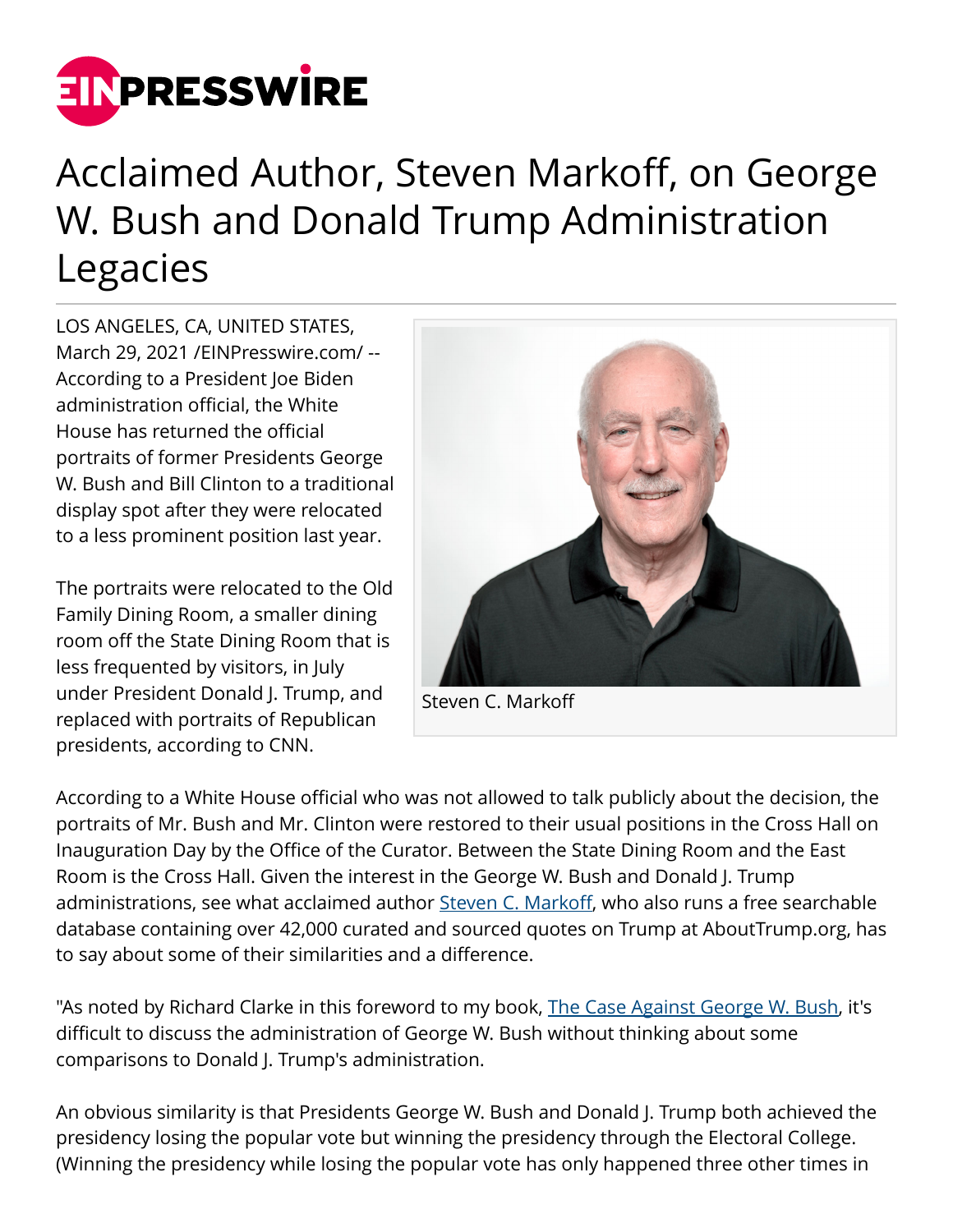our country's 59 presidential elections. The other three presidential elections where the popular vote loser won the presidency was in 1824, 1876 and 1888. Another similarity is that W. Bush and Trump's actions and non-actions caused the unnecessary and not accidental deaths of thousands of Americans and others.

As chronicled in my book, even before his inauguration, George W. essentially closed his eyes and hid the substantial intelligence he received prior to 9/11 predicting that we would be attacked by the terrorists Al-Qaeda and Osama bin Laden. W's hiding that Intel while not moving to protect us from those threats increased the chances that we would be attacked, which we were on September 11, 2001.



Bush hid those threats from our country, while selling us on the unsubstantiated dangers from Iraq and Saddam Hussein. Almost 3,000 Americans died in those 9/11 attacks, attacks that some knowledgeable people believed could have been avoided. Those attacks generated fear of further attacks, fear that Bush skillfully used to mislead our Congress and our people into the unnecessary 2003 Iraq War in which over 500,000 people died. Looking back, it is well documented that Bush, from his first days in office, was planning to take over Iraqi oil.

Trump, as is now well known, admitted in his taped interviews with Bob Woodward last year, that he downplayed and hid the danger of the Covid pandemic from our country, while disparaging and mocking those wearing masks or practicing social distancing. Trump's downplaying the need to mitigate the pandemic danger caused thousands of Americans to unnecessarily die from Covid when Trump should have been telling our country about the dangers of the virus and supporting public health measures to limit the spread of the virus. While over 500,000 Americans have so far died from Covid, no one knows what that death toll would have been if Trump had used his Covid knowledge and presidential powers to protect us.

One difference between the two presidents is that while Bush hid dangers to our country from Osama bin Laden and Al-Qaeda, he was taking us into the tragic Iraq war, mainly for commercial purposes, oil. Trump hid the dangers of the Covid virus from our country, apparently in his calculation of increasing, or not losing, his raw political power.

Additionally, while Bush was secretly hunting Iraqi oil at the expense of so many lives, he at least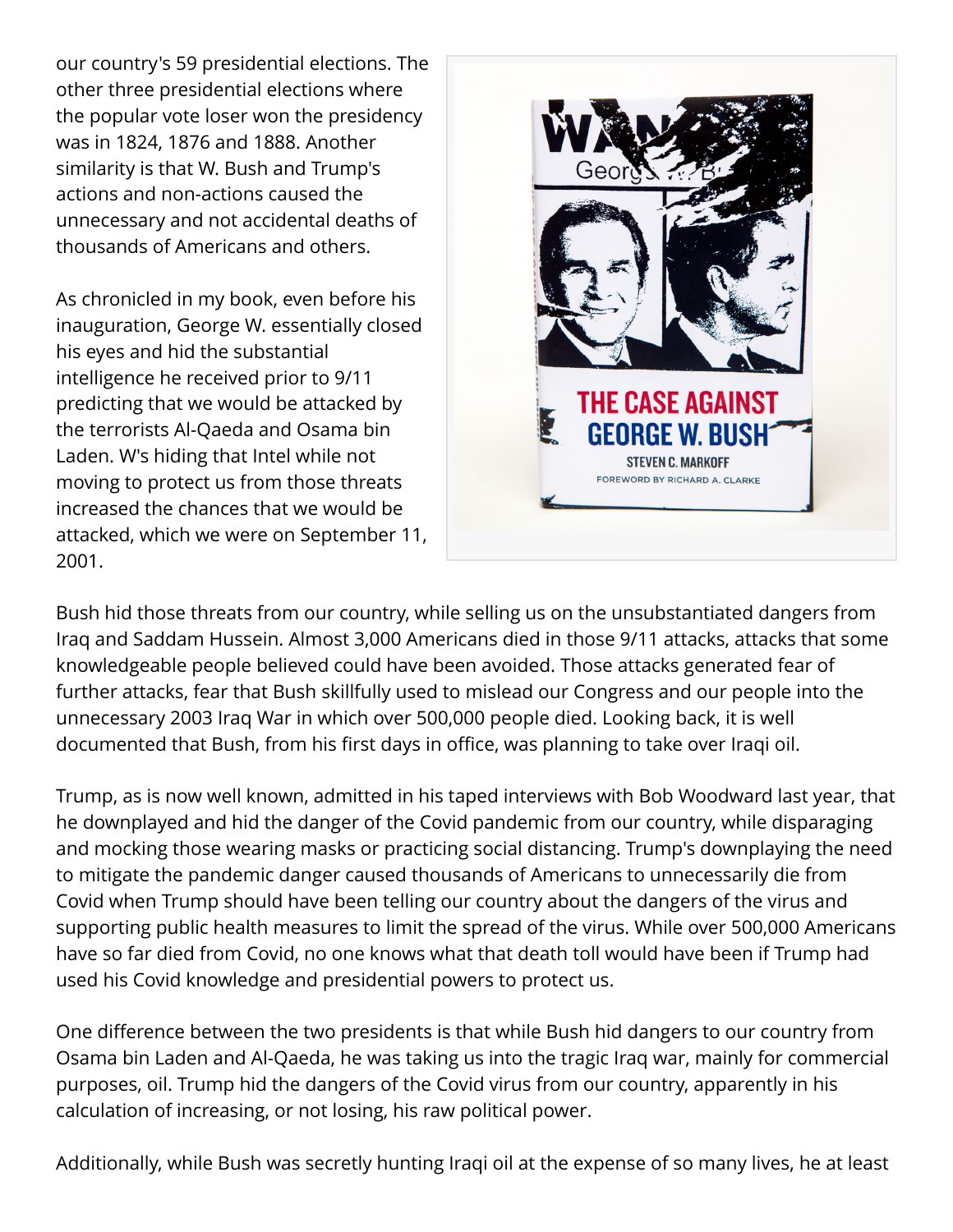followed many of our societal governmental norms. Trump, on the other hand, in his determined push for political power, worked to destroy our democracy by denigrating the three branches of our government and disputing the fairness and the outcome of our elections.

In sum, both Bush and Trump seemed similarly adept at coverups of major proportions while sacrificing thousands of Americans (and others) to die for their own political or commercial ends.

Who was the better or worse president is an interesting question but the answer surely depends on what we know about their actions filtered by our own biases.

In my opinion, putting personalities and politics aside, Presidents George W. Bush and Donald J. Trump were both at least guilty of criminal negligence for their actions and non-actions while in office, because their conduct, as set out above, caused the unnecessary and unjustifiable deaths of so many."

---------------------------------------------

Steven C. Markoff

## <http://stevencmarkoff.com/>

Mr. Markoff is a native of Los Angeles, California. A graduate of Los Angeles City College in 1964 with an Associate of Arts degree. His affiliations include: the precious metals and numismatic business for 50 years (1954-2005); Chairman and CEO of A-Mark Financial Corporation, a Santa Monica-based financial services company he founded in 1965 (originally named A-Mark Coin Company), that purchased the U.S. Wilkison Gold Pattern Collection and Redfield Silver Dollar hoard; the A-Mark Foundation, a private foundation he founded in 1997 became the parent of free searchable databases and other nonpartisan information covering interesting and important social issues and history, such as sites on George W. Bush, Barack Obama and Special Investigations Involving US Presidents Since 1973. In 2016, the Foundation founded the website, AboutTrump.org. In 2004 Markoff helped found A-Mark Entertainment a company he co-chairs; and that year he also founded ProCon.org, a 501(c)(3) public charity promoting critical thinking that as of 12-31-2019, had been, or is being used by over 10,000 schools in over 90 countries. [ProCon.org was merged into Encyclopædia Britannica on 5-29-2020]. Mr. Markoff also has an interest in The TCL Chinese [Grauman's] in Hollywood, acquired in 2011. In 2018, Markoff founded SexEd.net, a website giving straight-forward, sourced information about sex and sexually related issues. In 2020, Markoff launched SecondAmendment.org, a website that has many of the pieces of the puzzle that make up our individual rights to arms.

Aurora DeRose Boundless Media Inc. +1 951-870-0099